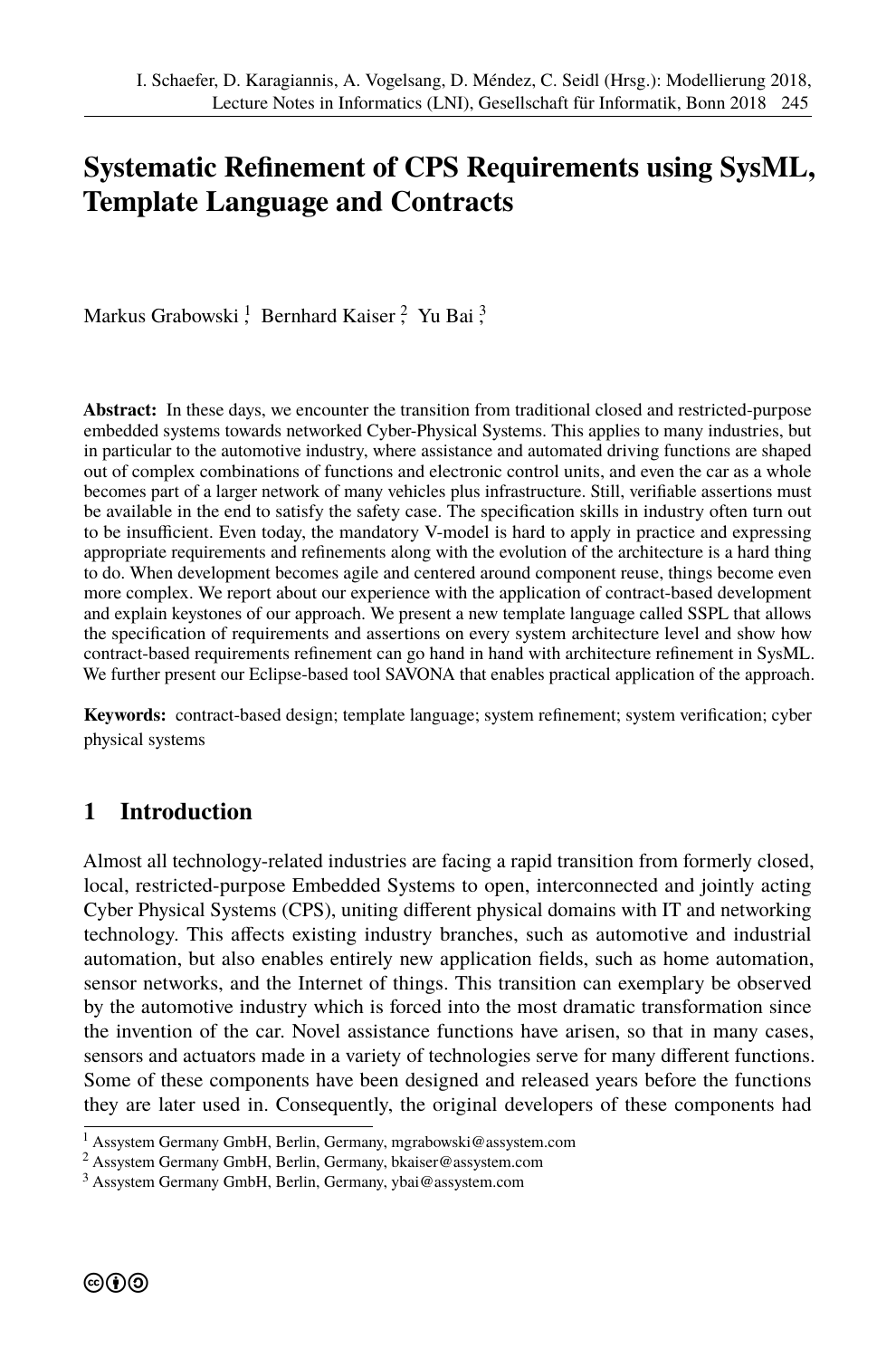no chances to overlook all future implications, and the architect wanting to reuse an existing component today does not know under which assumptions it had been developed. Still, systematic properties like correct behavior and safety have to be validated in the end. Highly automated driving (HAD) not only accelerates this trend, but also enforces open interconnections between vehicles and their environment  $(V2X)$ , because the reach of on-board sensors is limited and therefore external information about road conditions, incidents etc. must be received and directly influences safety-relevant maneuver decisions. The single car is no longer the biggest conceivable system scope, but the whole traffic system may act as a System-of-Systems (SoS). As new suppliers and off-board services enter the automotive domain, technologies and development approaches from domains like IT are harshly contrasting the traditional automotive processes like the V-model. In the light of these tremendous changes, it can be expected that automotive industries will have to adapt their way of specifying, developing, and releasing their CPSs towards more agile and reuse/recombination-oriented approaches. It can be questioned if the traditional V-model will carry the industry into the future at all, but even in places where the V-model is officially mandatory, we have observed many flaws in its application in industrial practice. Foremost, these flaws affect the first and most important process phases, the requirements engineering and architecture specification. Requirements found in practice are often imprecise or badly put in words, although the use of template languages has been encouraged for many years [\[HJD04\]](#page-15-0). Specifications from car OEMs to suppliers often include many details about process aspects like manufacturing, environmental tests, standards compliance etc. but when it comes to the core function of the component (e.g. steering controller, radar sensor), there is not much of the component's behavior specified in detail. Additionally, when Safety Integrity Levels (ASILs) are assigned, it is sometimes not clear which property or service exactly is subject to the ASIL. Moreover, requirements are often stated on a wrong scope. For instance, a requirement towards a radar sensor, specifying the initialization of a braking action when detecting certain obstacles, is clearly a requirement on vehicle scope, but not on sensor scope; nevertheless, such kinds of requirements are often found in specifications towards the radar sensor supplier. On supplier level, requirements on system level are simply passed through to software component developers, without performing the architect's core duty: to decompose the requirement into sub-requirements for each component and verify that the whole shows the expected behavior. Requirement specifications are sometimes only exchanged at project setup and not further kept up-to-date so that their usefulness as a reference for verification and safety case creation can be doubted. Backward requirements from suppliers to the OEM or assumptions about the usage environment are usually not formally captured. Flaws in implementation or verification are often the consequence, in the worst case leading to actual safety risks. Contract-based development approaches have become more and more mature and popular in the last couple of years and actually have the potential to support better requirements refinement, in particular when combined with model-based development. Template-based assertion and contract specification languages brought up by recent research projects [\[CE10,](#page-15-1) [Bo15\]](#page-15-2) have contributed a lot, but still need to be extended to allow expressing all necessary kinds of requirements on system and software level.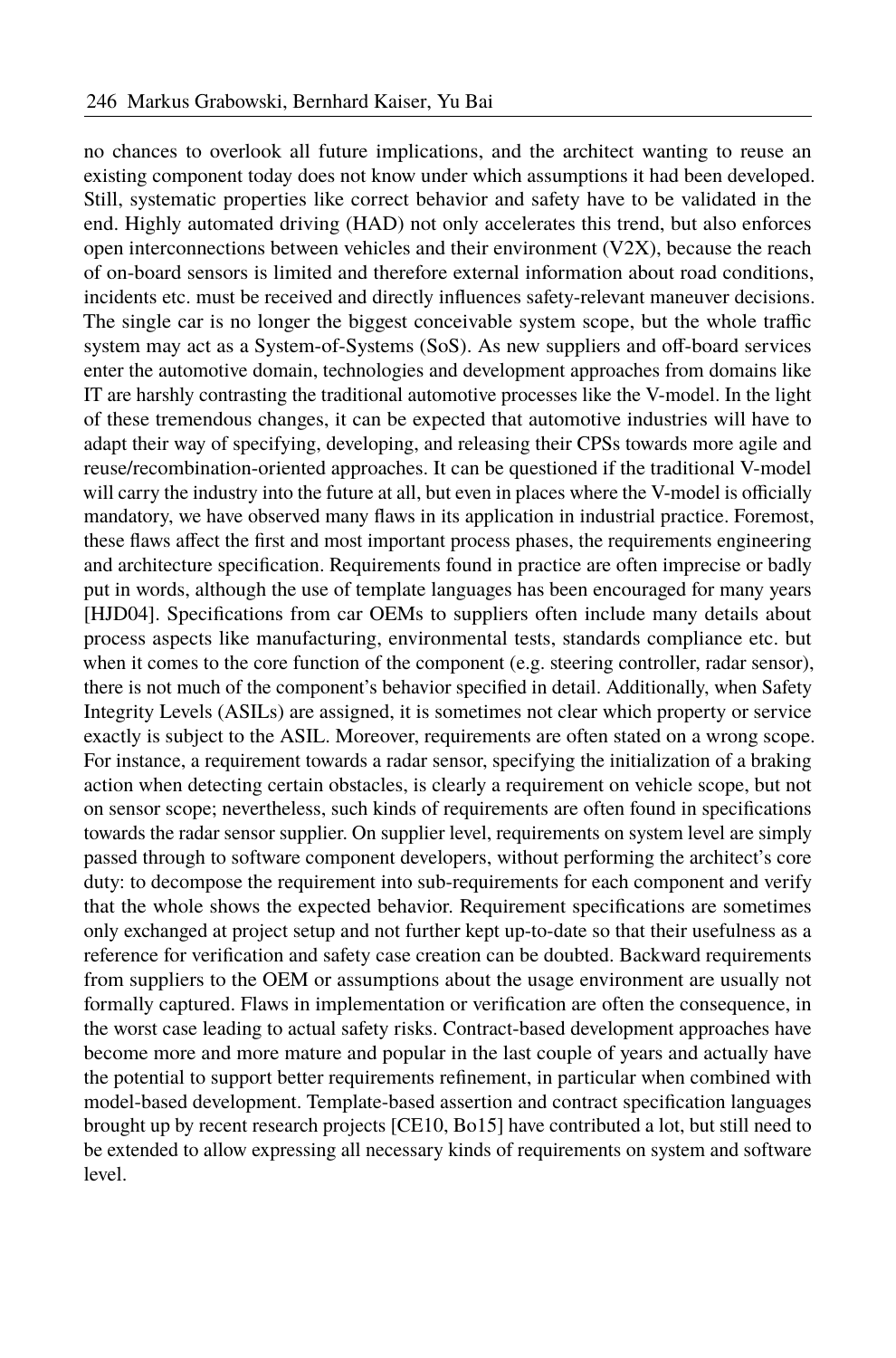In this paper, we present an advanced template language that goes another step in transferring contract-based development approaches into industrial practice, allowing the stepwise requirements refinement to go hand in hand with model-based system design. After collecting some requirements regarding a modern specification process that have guided us when developing our approach, we will briefly give a short introduction on contract-based design and template languages, as those are the key ingredients of our methodology. After that, we present our *System Specification Pattern Language (SSPL)* with which behavioral system properties can be described in a well readable and unambiguous way. Furthermore, we describe the method of utilizing contract-based design and SSPL in a stepwise system refinement process [\[Ka15\]](#page-15-3). Additionally, we shortly introduce our tool framework SAVONA, which implements the method and offers support for creating system models and template expressions and allows early system verification. At the end, we report on a first experience with our approach applied on a research case study.

### **2 Requirements towards an approach to address these issues**

Based on our own industrial project experience, we have collected some requirements for a specification method that could help industrial companies mastering the aforementioned challenges. The approach should not be restricted on a Waterfall or V-Model, but also allow going bottom-up, i.e. assembling a new system from preexisting function blocks or practicing agile development methods. It should address the system level and multiphysics domains, thereby be based on industry-accepted standard languages such as SysML, Simulink, Modelica, AADL, and the like. This implies interfacing to standard tools and supporting co-working at different sites on black-box-level, which helps protecting intellectual property. Tools exploiting the specification technique should provide side-byside development of architecture and requirements, thereby allowing the specification of requirements on every level of the architecture. A fixed order of requirements formulation and architecture modeling should not be imposed. All requirements or assertions shall be bound to architectural components and formulated on their scope by only referring to externally observable behavior at the component's ports without making any assumptions about the internal design and implementation. A central point is the guided and verifiable refinement of the requirements of the super-component onto the requirements of its sub-components. Regarding the specification language for requirements or properties, the key requirement is sufficient expressive power for most kinds of embedded systems and CPS, not stopping at standard phrases like 'The System shall <perform action>'. A highly extensible and adaptable language is needed which still has a precisely defined syntax in Backus-Naur-Form (BNF) or similar to enable automated parsing or bottom-up construction using a template editor. If architecture development and requirements specification go hand in hand, the architecture model including class hierarchy is a natural source for an ontology of terms to be used. To assure correct and safe operation of the highly integrated system and to assure safe reuse of components in the future, it is necessary to capture not only the requirements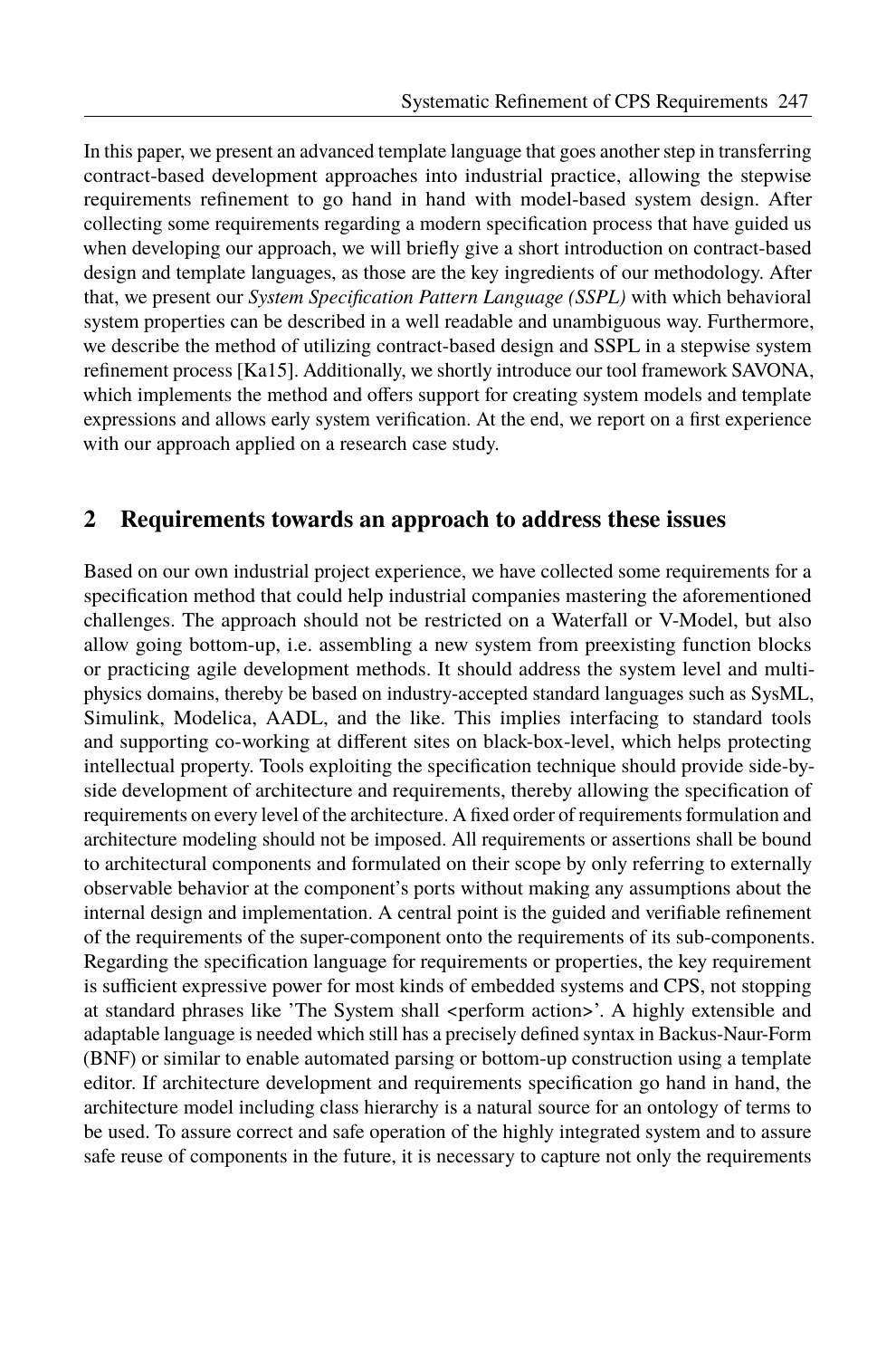towards a component, but also the assumptions towards the operational environment under which the component has been developed.

One approach that seems specifically suited to match these requirements is contract-based development (CBD), that will be at the core of the approach presented in this paper and will be explained in more details below. However, with its origins in formal software specification, existing approaches to CBD do not fulfill all of the listed requirements. We will complement CBD with approaches to specify assertions by templates that are close to natural English languages for better understandability. We will also tightly integrate it with architecture modeling, centered about SysML Internal Block Diagrams (IBD) as the modeling technique for the static system and software architecture on all levels before more specific modeling techniques like Simulink, UML, or hardware block diagrams take over.

## **3 Fundamentals and related work**

In this section, we give a short introduction to contracts and contract-based design. Additionally, specification languages for requirements and contracts are discussed. Since these topics are quite extensive we will also refer to some fundamentals and only shortly outline related work.

#### **3.1 Contract-based design**

Initially intended as a verification method for sequential software, Bertrand Meyer [\[Me92\]](#page-15-4) introduced Contracts using preconditions (which must hold at program entry), postconditions (which must hold at program exit), and invariants (which must hold at every point in time). This idea has been adopted later to component-based software and system development. A system applying the *'contract-based' design* is represented by a system model containing components, ports and signals. The system itself is seen as a hierarchical composition of components, which can exchange information, energy or mass flow through their interfaces, called ports, that are connected to each other via signals. In the contract-based design paradigm, contracts are defined using assertions that allow black box specifications of components, which means while describing inputs and observable behavior from the outside, the inner (structure and) working remains unknown. Those assertions need to be distinguished between *assumptions* about conditions of their environment and the *guarantees* that can be provided given that the assumptions are fulfilled. This separation into assumptions and guarantees allows arguing about the functioning of a component composition, as for every contract can be verified whether the assumptions are met by the guarantees.

Applying contracts on a system and its components can lower the complexity of verifying the implementation against the specification. Fig[. 1](#page-4-0) shows an example of a contract specification for an airbag system. The system's contract specifies that the airbag expects a given value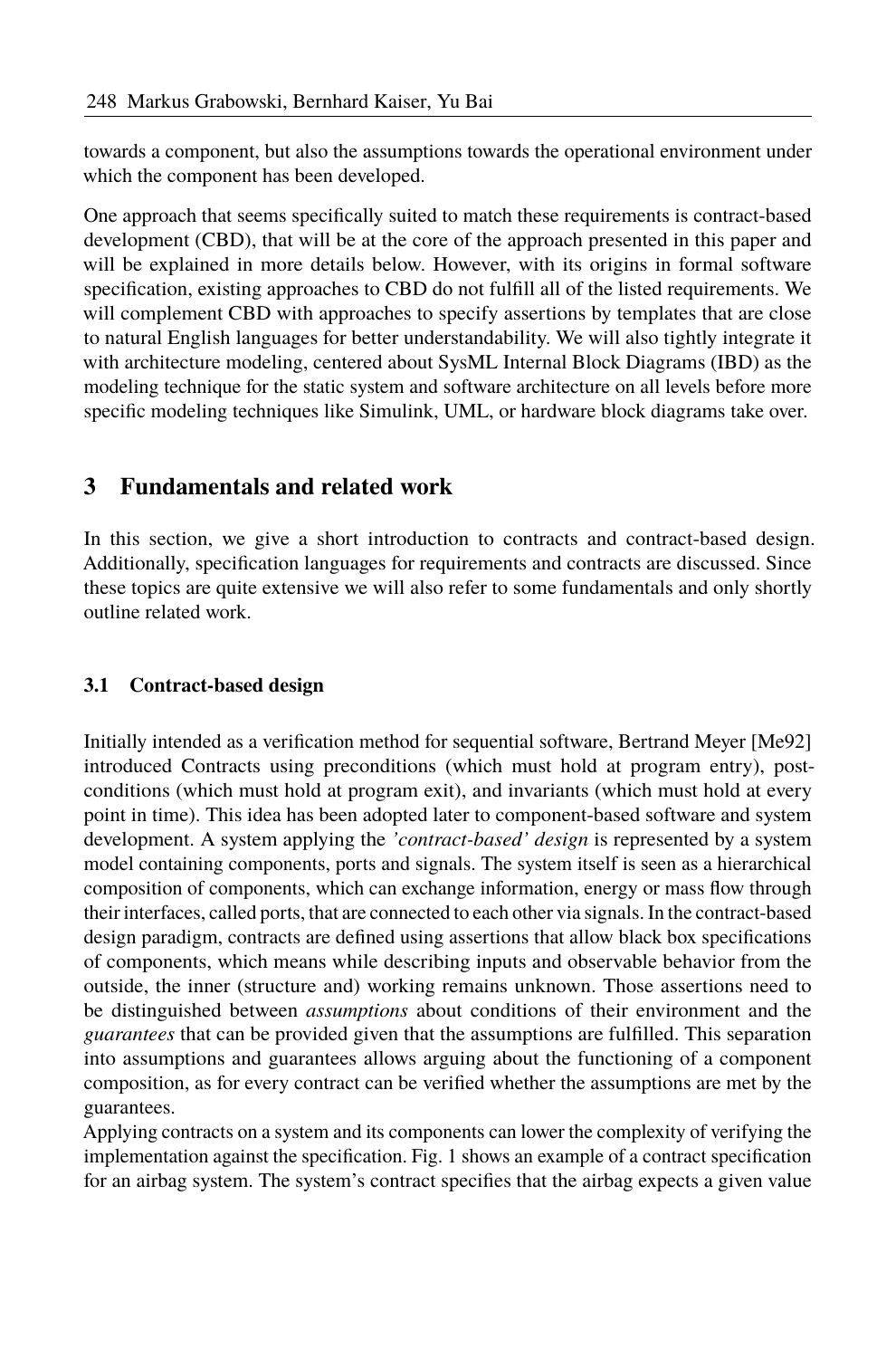<span id="page-4-0"></span>

Fig. 1: Example of a contract specification

range on the input port *acceleration*. If that assumption is fulfilled the airbag guarantees that whenever the value decreases below a certain value it sends a current pulse within 50ms. The system is decomposed into two subsystems each having one contract. By assuming that the functionality on subsystem *IgnitionUnit* depends on the output of subsystem *sensorUnit* and that the subsystems would not be annotated with contracts, validating the contract of the overall *AirbagSystem* would be very complicated, as the composed behavior of both subsystems has to be computed, leading to large state spaces. By using contracts for the two subsystems, we can validate the sub-contracts locally and avoid the complex state machine composition [\[Ci12\]](#page-15-5).

#### **3.2 Template languages**

Because formal expressions are hard to write and understand by non-experts, there is a huge suppression in using them. That turns out to be very unfortunate as they provide many striving characteristics, with which requirements engineering processes would benefit from. A well-defined syntax and semantics offer only one way to interpret statements, making things like automatic validation, tracing etc. possible. Expressions in natural language might be easier to read, but they have no constrains in syntax and semantics resulting in ambiguous statements which make automation nearly impossible without further work. In addition, they will likely always need a person with an appropriate domain knowledge to interpret and validate the expressions correctly.

Template Languages can close the gap between purely formal and unconstrained natural language. They provide a well chosen set of allowed sentence patterns, which results in a straight syntax to unify expressions making it easier to read for the recipient. Ideally, the template language also has unambiguous semantics, leaving only one way to interpret an expression. As an example, Hull et al. [\[HJD04\]](#page-15-0) proposed to use *Requirement Boilerplates* like 'The <system> shall <function> <object> every <performance> <units>.', where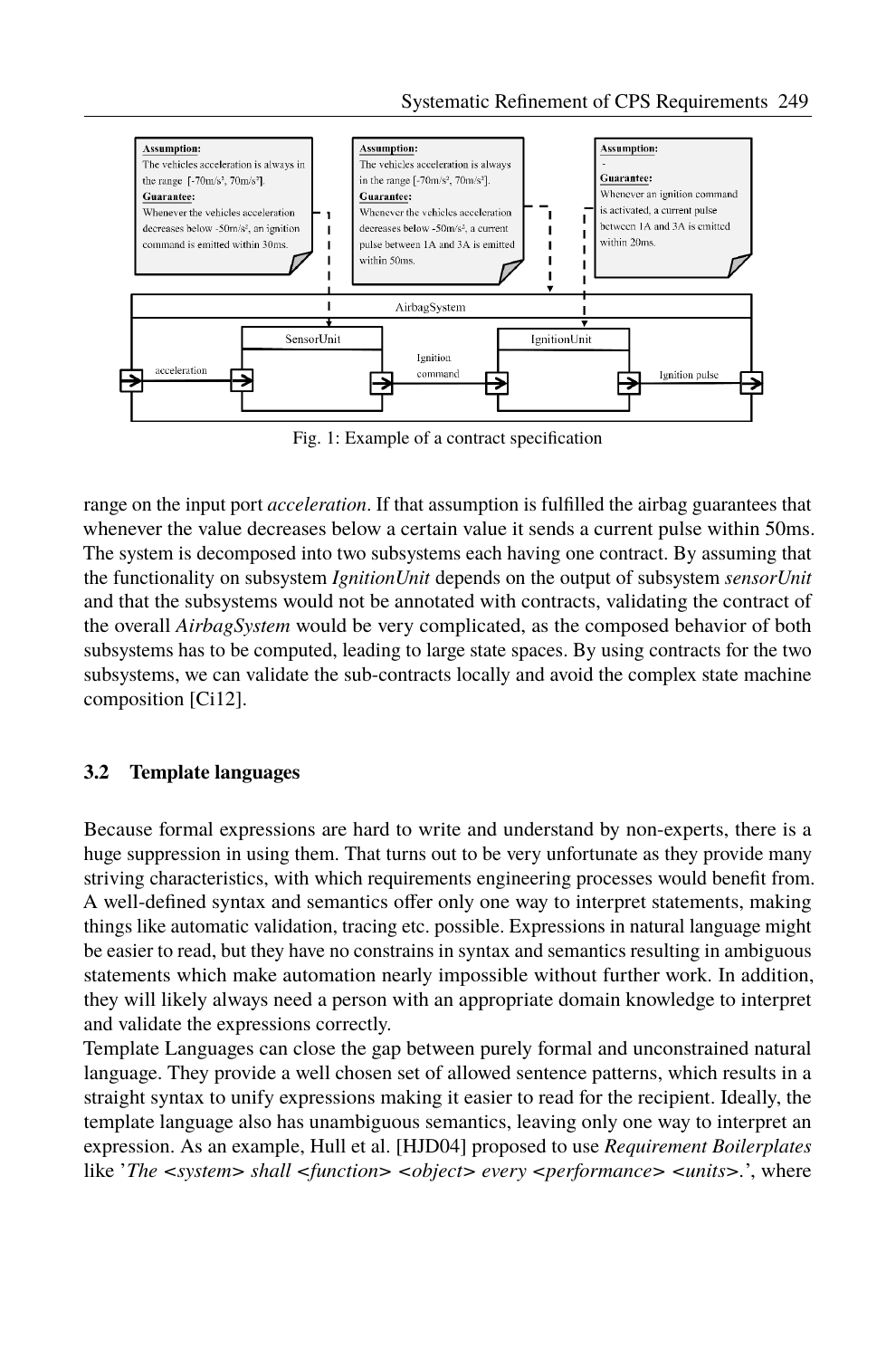*<keyword>* are placeholders to be replaced by the requirement engineer. Similar approaches have been done by [\[IKD09,](#page-15-6) [Ma09,](#page-15-7) [DSS12\]](#page-15-8). Having an expression written in a specified syntax and semantics, a machine, which has knowledge about the used grammar, can now parse and process it further allowing automatic verification. With this, template languages have the same advantages as formal languages. In addition, they feature a better readability as they are only constraining natural language instead of expecting formal expressions. The only drawback is the overhead of assigning keywords a meaning, so that a machine can interpret them correctly.

# **4 System Specification Pattern Language (SSPL)**

In a previous work  $[Gr17]$ , we analyzed existing template languages to find out why those are not currently used in practice yet. We focused on the semi-formal languages *Goal and Contract Specification Language* (GCSL)[\[Bo15\]](#page-15-2), *Requirement Specification Language* (RSL)[\[CE10\]](#page-15-1) and the *Property Specification Pattern* (PSP)[\[Au15\]](#page-15-10) as these are able to describe system behavior and have influence on research and/or industry. Other than that, they featured a well-defined semantics in combination with the possibility of being translatable to a verifiable formal language. Language attributes like readability and expressiveness were evaluated by expressing real industrial system requirements with the respective languages. Others like formalization capabilities have been evaluated by the completeness of syntactic and semantic definition. We found that none of the languages features a highly readable and expressible syntax while providing unambiguous (and formal) semantics. That gave us reason to come up with an own template approach called *System Specification Pattern Language* (SSPL), which improves on the deficits of existing template languages.

#### **4.1 Language Characteristics**

To represent an applicable specification language, SSPL has been designed to feature **highly readable and well understandable expressions**. We ran a study [\[Gr17\]](#page-15-9) on the acceptance of our template expressions from a readers' perspective and showed that SSPL performed strictly better than other template languages and is even received as less ambiguous than natural language.

SSPL enables the specification of **simple and complex system behavior** by allowing chains of basic expressions. We were able to achieve an overall translation rate of about  $92\%$ [\[Gr17\]](#page-15-9) of all functional requirements from an automotive light system specification provided by Daimler within the project ASSUME[4](#page-5-0). A full description of the language as well as its syntax in Backus-Naur-Form and semantics in temporal logic can be found in [\[Gr17\]](#page-15-9), where we also provide **supporting materials** such as a language manual for an easy application of

<span id="page-5-0"></span><sup>4</sup> **A**ffordable **S**afe and **S**ec**U**re **M**obility **E**volution. http://assume-project.eu/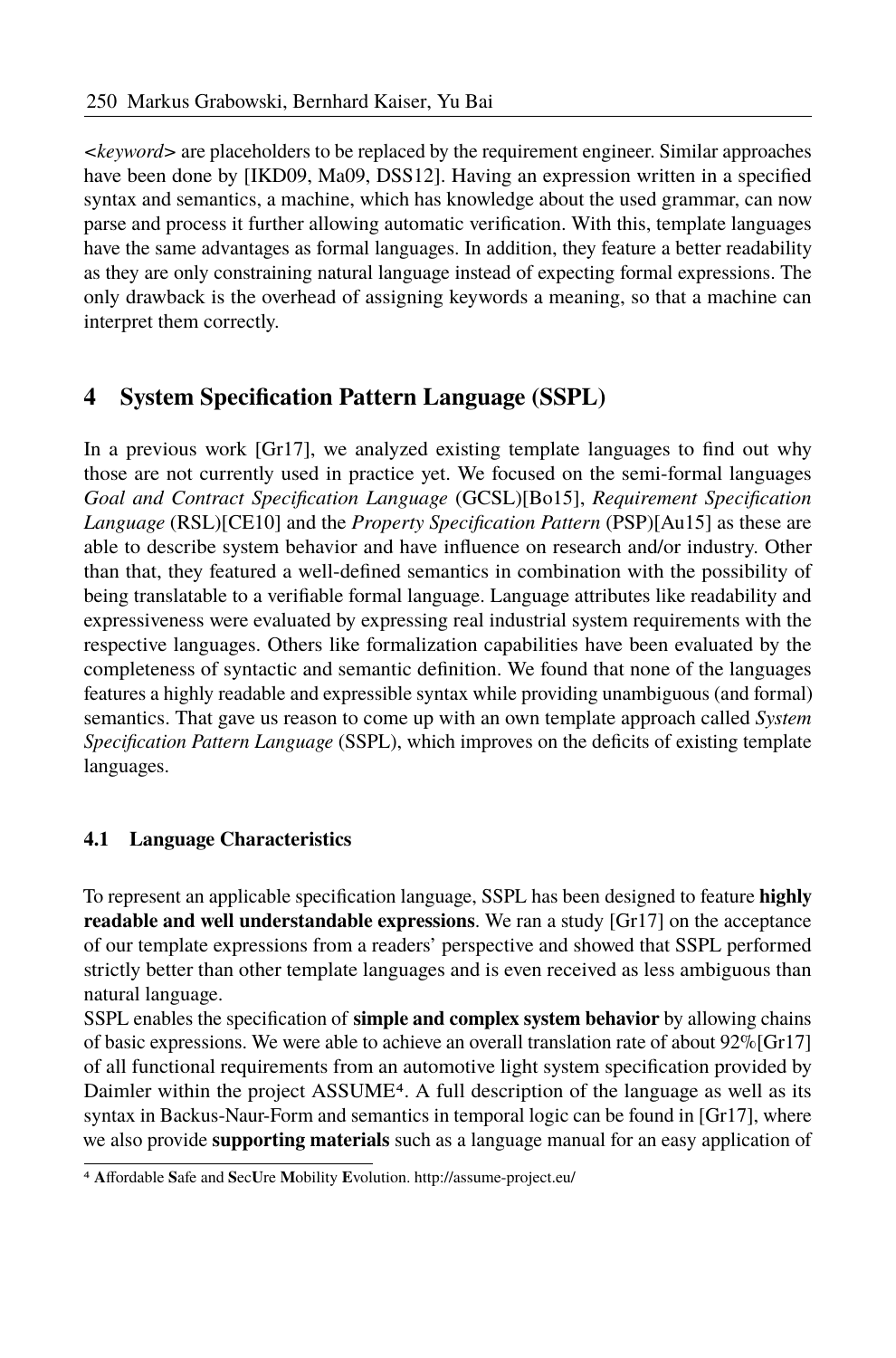the language. Within this paper, we will shortly introduce the three general pattern types of SSPL that are used to express functional system behavior:

**Global Invariant Patterns** allow the definition of conditions that need to hold without any constraints. They have no restricted scope and need to be fulfilled at all points in time. An example for this type of pattern would be

*supply\_voltage* **is always less than or equal** *14V*.

**Trigger-Reaction Patterns** specify system behavior that stands in some trigger-reaction relation to each other. That is why this pattern type is the most important one when it comes to the specification of system behavior. In SSPL, the reaction must occur at some point in time *after* the trigger is fulfilled, even if the reaction time is instantiated with e.g. 0ms. If a simultaneous reaction is desired, please refer to the *Simultaneity Patterns*.

The Trigger-Reaction Patterns always feature the basic structure 'Whenever <*trigger*> **then in response** <*reaction*> **within** <*time*>', where the *trigger* and *reaction* parts can be replaced by various expressions. A possible pattern instance would be

**Whenever** *sys\_temp* **increases above** *120°C* **while** *temp\_warning* **is** *'OFF'* **then in response** *temp\_warning* **changes to** *'ON'* **within** *50ms* **and then** *sys\_state* **changes to** *'CRITICAL'* **within** *30ms*.

**Simultaneity Patterns** describe the dependent fulfillment of two or more conditions at the same points in time. Equivalent to the logical implication, these patterns allow expressions like

**While** *voltage* **is less than** *3V***,** *start\_up* **does not occur.**

Each general pattern type features a variety of possible instantiations to support a broad band of different system behaviors. Furthermore, SSPL is designed to use an existing **system architecture as ontology** to derive suitable keyword replacements such as interface names. Combining that with a **scope restriction** on the system component to be described results in an overall increased quality of specifications.

### **4.2 Introducing Macros**

Sometimes it is unavoidable to use complex expressions within a pattern language, where a natural language expression would be much shorter or easier to read and understand. That is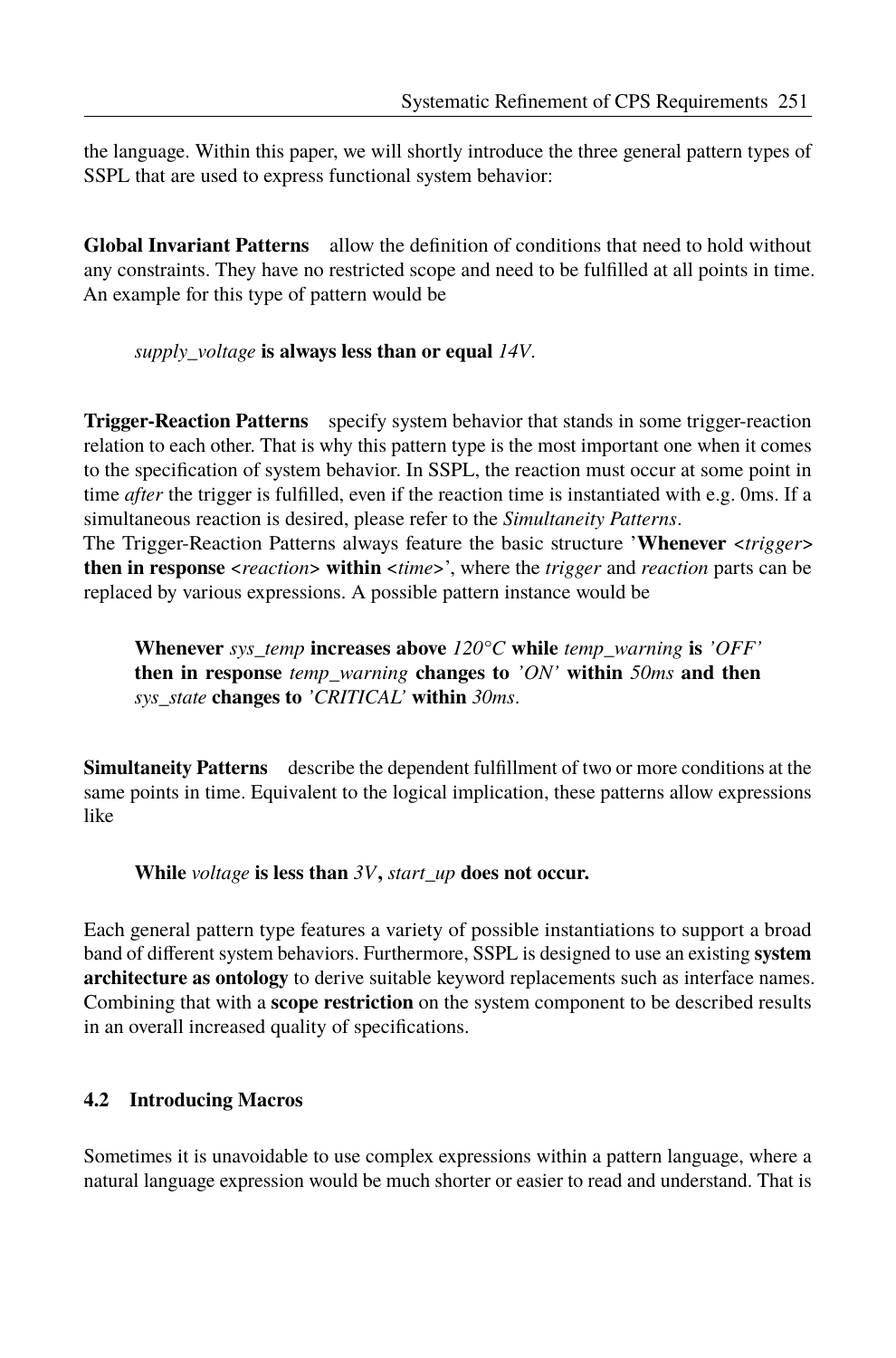why we introduce the concept of typed *macros*, which extends the expressiveness of our pattern language towards a DSL while maintaining readability. Other than the approach of the already existing template languages  $[Gr08, Au15]$  $[Gr08, Au15]$ , we oblige the user to define a meaning for each natural language phrase by specifying a corresponding pattern language expression. Macros are not merely text replacement, but are typed according to a class hierarchy. For instance, *event* is a built-in type of our language, and the domain engineer can derive a subclass *failure event* from it. This way we ensure that even with natural language elements, all built expressions within our pattern language have unambiguous semantics.

Macros can only replace a non-terminal from the BNF, as the semantics is only guaranteed to be specified on that level. Terminals can have different meanings due to their context and can thereby not be used as a macro definition.

To demonstrate the possible advantages of macros, we first translate the following example without using them:

**NL:** Whenever any system critical error occurs the system must enter the safe mode within 30ms.

#### **SSPL: Whenever any of the following events occur:**

- *sys\_err1* **occurs**
- *sys\_err2* **occurs**
- *sys\_temp* **increases above** *120°C*

**then in response** *sys\_mode* **changes to** 'SAFE' within 30ms.

We now want to simplify the pattern expression by replacing the event list with a macro. To do this, we need to look into the syntax definition of the pattern language and search for the corresponding non-terminal expression

<any\_event\_occurs>: **any of the following events occurs:** <event\_list>

We found out that the corresponding non-terminal is  $\langle \text{any\_event\_occurs} \rangle$ , which will be the type of our new macro we want to define next. To be able to identify a macro more easily when applied in a pattern expression we chose to underline it

### 'any system critical error occurs' is defined as:

#### **any of the following events occur:**

- *sys\_err1* **occurs**
- *sys\_err2* **occurs**
- *sys\_temp* **increases above** *120°C*

After defining the macro, we can now use it within our pattern language in every place, where the non-terminal <any\_event\_occurs> can be inserted. The resulting expression using the macro now looks very similar to the original natural language expression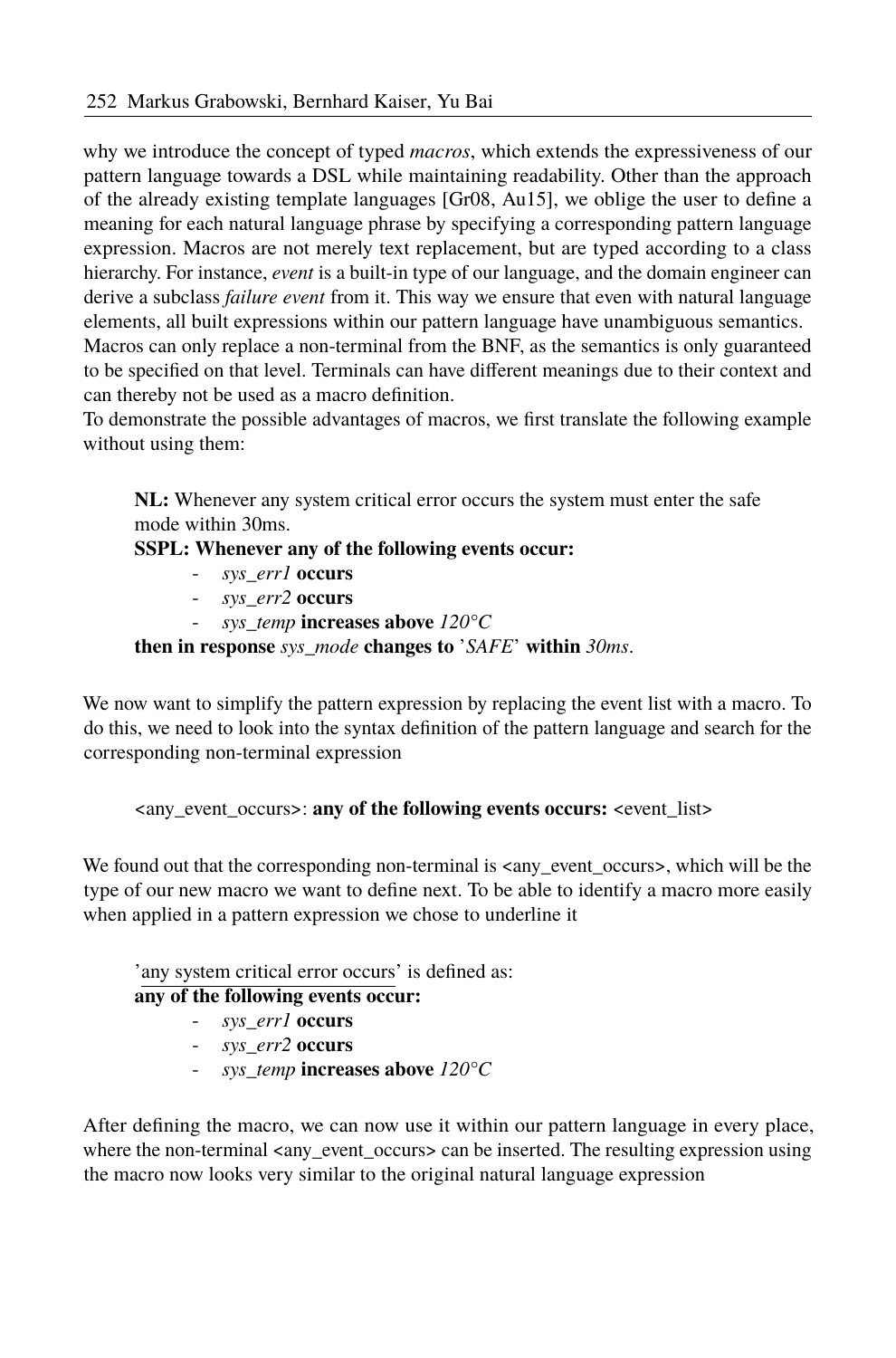**NL:** Whenever any system critical error occurs the system must enter the safe mode within 30ms.

**SSPL: Whenever** any system critical error occurs **then in response** *sys\_mode* **changes to** 'SAFE' **within** 30ms.

To be even more similar to the original expression, we can define a macro of the type <var\_change> for the change to safe mode. The resulting template expression looks nearly identical to the original one

'the system enters safe mode' is defined as: *sys\_mode* **changes** to 'SAFE'

**NL:** Whenever any system critical error occurs the system must enter the safe mode within 30ms.

**SSPL: Whenever** any system critical error occurs **then in response** the system enters safe mode **within** *30ms*.

When using macros it must be considered that there exist some drawbacks in comparison to pattern expressions without them. Macros introduce a layer of abstraction to the textual representation of the expression, as actual interface names and values can be masked behind a natural language phrase. That given, the reader can not directly identify those key elements and must look for the definition of the macros. There is also the possibility that a bad macro name is chosen, which could lead the reader to a false interpretation. To be completely sure on the meaning of an expression that uses macros, studying their definitions is essential.

## **5 Method and Tool Integration**

Only providing the raw templates without any further guidance may result in user despair. The large number of possible statements or the variety of expressions can easily confuse the user, making the work harder instead of bringing more ease to it. In addition, the user might even be unsure at which step during the development process the templates should be used. At some process steps, it might not be useful or even impossible to apply template expressions.

In the following section, we provide solutions to all of the problems above. We introduce a development process that combines the component- and contract-based design approach with our previously proposed pattern language. Furthermore, we present our prototypical Tool-Framework SAVONA, which implements the described development process and allows an easy application of our pattern language.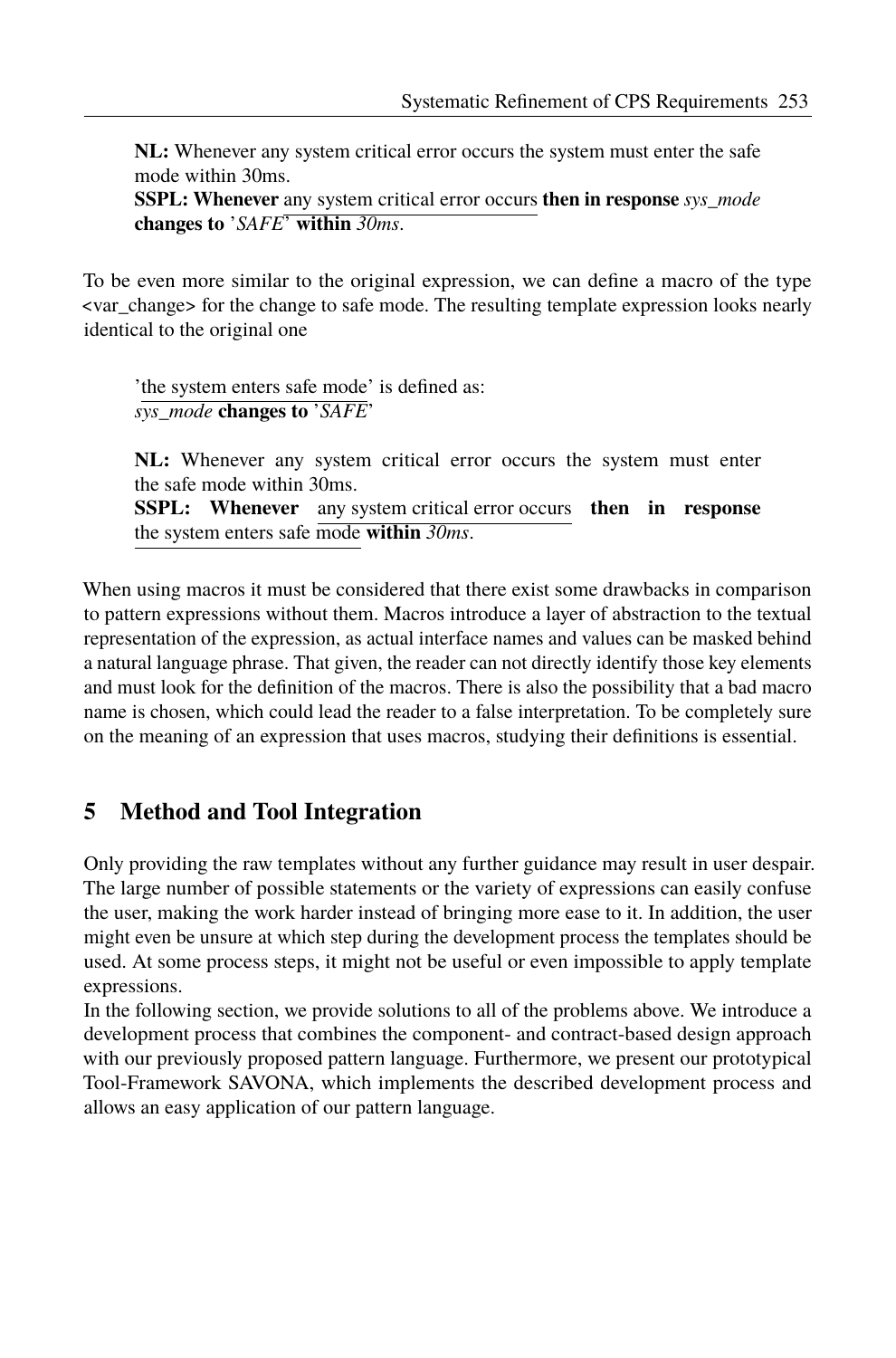#### **5.1 System Development Process Using Contract-Based Design**

To exploit our template language for integrated architecture refinement, we suggest following the contract-based top-down process first presented in Kaiser at al. [\[Ka15\]](#page-15-3). The chosen

<span id="page-9-0"></span>

Fig. 2: Activity diagram showing the phases of the suggested contract-based development process of [\[Ka15\]](#page-15-3). Gray activities include the application of SSPL.

development process can be applied to the standard V-Model process and consists of following phases: *System Definition*, *Formalization*, *Functional Refinement*, *Allocation* and *Technical Refinement* (see Fig. [2\)](#page-9-0). We describe each of them with regards to the interplay with our template language.

**System Definition Phase** At the beginning of the development process, the system engineer creates a static model of the system architecture. For that, the top-level interfaces of the system need to be defined, as they are essential for the interaction with the systems environment. The system to be developed is first modeled as a black box, because at the current development phase there is no information given on the inner workings of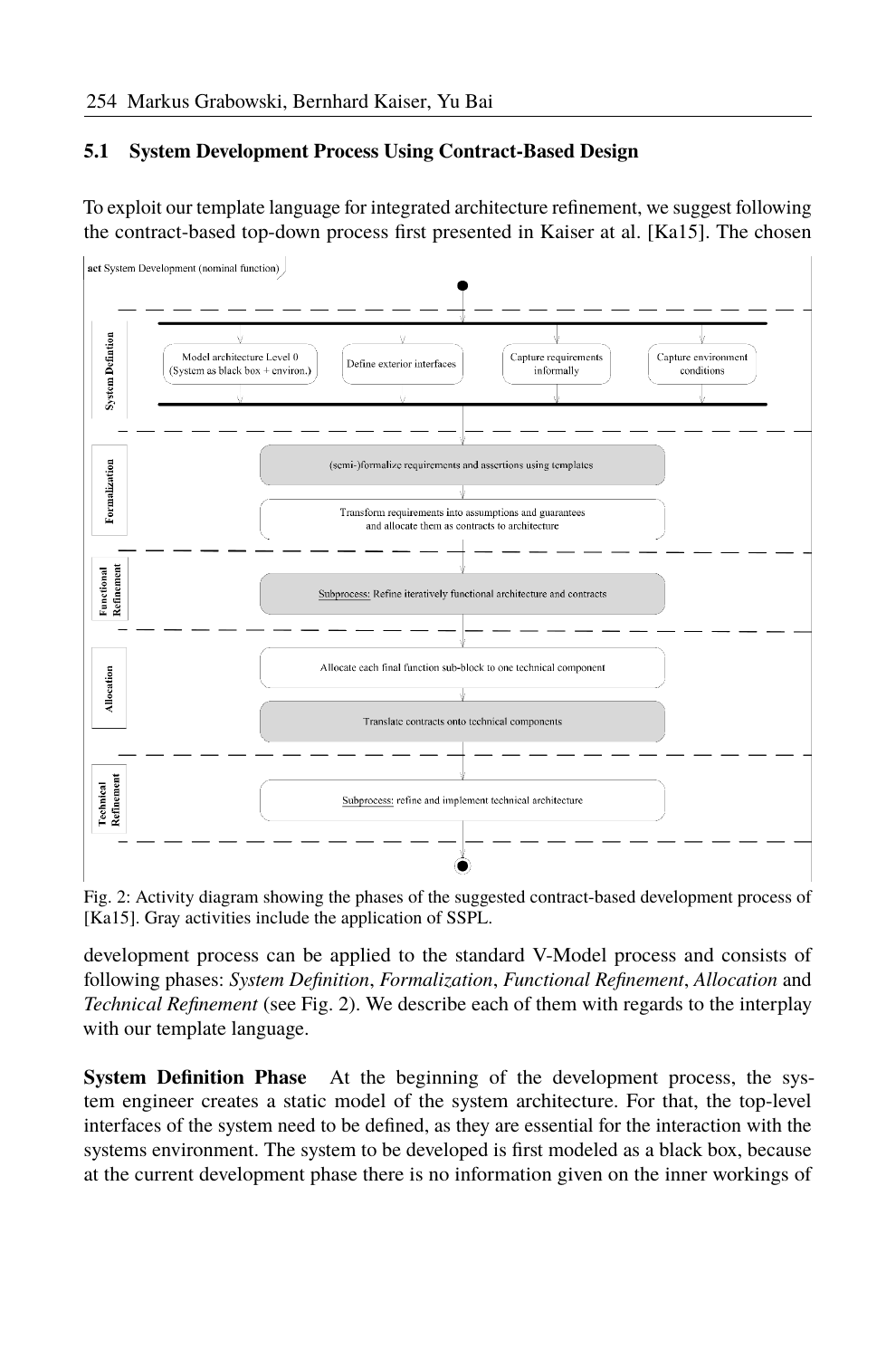the system. Aside, the top-level system requirements need to be specified. It is advised that they are captured in natural language at this development phase, as it is much faster and sufficient for the first attempt on gathering relevant information. In addition to the requirements on the system, environmental conditions do also need to be recorded. They are later used to form assumptions on inputs the system has to work with and to formulate guarantees the system has to assure in order to fulfill the environments' assumptions.

**Formalization Phase** Next, the requirements and assumptions are formalized using our SSPL language, which should be supported by a convenient tool, offering natural language typing with syntax highlighting and/or a template-wizard with pick lists. We use the existing *system architecture as ontology* to get information for filling out the templates, e.g. available interfaces serve as variable names to replace the corresponding placeholders and available components in the model are potential subjects to requirements. SSPL formulates assertions, which can be used in the role of an assumption or a guarantee and can be allocated to any component within the architecture (at first, the system, which is the top-level component). It is assured by the tool that only behavioral aspects that are visible on the current scope can be mentioned in the assertion, i.e. talking about internal variables or interfaces is not allowed, as well as talking about foreign components. The possibility to use macros and definitions keeps the assertions compact and readable.

**Functional Refinement Phase** Until now the system has only been modeled and specified at its top level. In the functional refinement phase, the system will no longer be considered as a black box, but is refined and modeled by using sub-components within the functional architecture.

This step involves design decisions by the engineer, as he or she comes up with suggestions on components, which realize the functionality of the current system level, which are also described on black-box level, addressing only the visible behavior at the ports. Each new sub-component is initially described by a natural language description and a feature list. The external interface (the ports) is defined and connected to other components via signals. In order to budget reaction times or value ranges more easily it is suggested first to assign assertion to the signals. This involves some arbitrary assignment of sub-functions to components and some arbitrary budgeting of reaction times, accuracy, ASIL etc., which is all part of the architect's design decisions and should be guided by experience what is feasible for the later technical implementation of the components. After this assignment and budgeting, new assumptions and guarantees are formed as template expressions based on the signal and super-block assertions but tailored to the scope of the component they are assigned to. This means that only interface names are available for usage in the template expressions if there exists the corresponding interface on that exact component. The formalized assumptions and guarantees are bundled as one or more contracts and assigned to the corresponding components. The contracts are then validated and verified against the architecture and the other assigned contracts. The validation includes a *compatibility check*, which verifies that only ports with compatibly types are connected, and a *consistency check*, which verifies that each constraint in a contract is satisfiable. The most important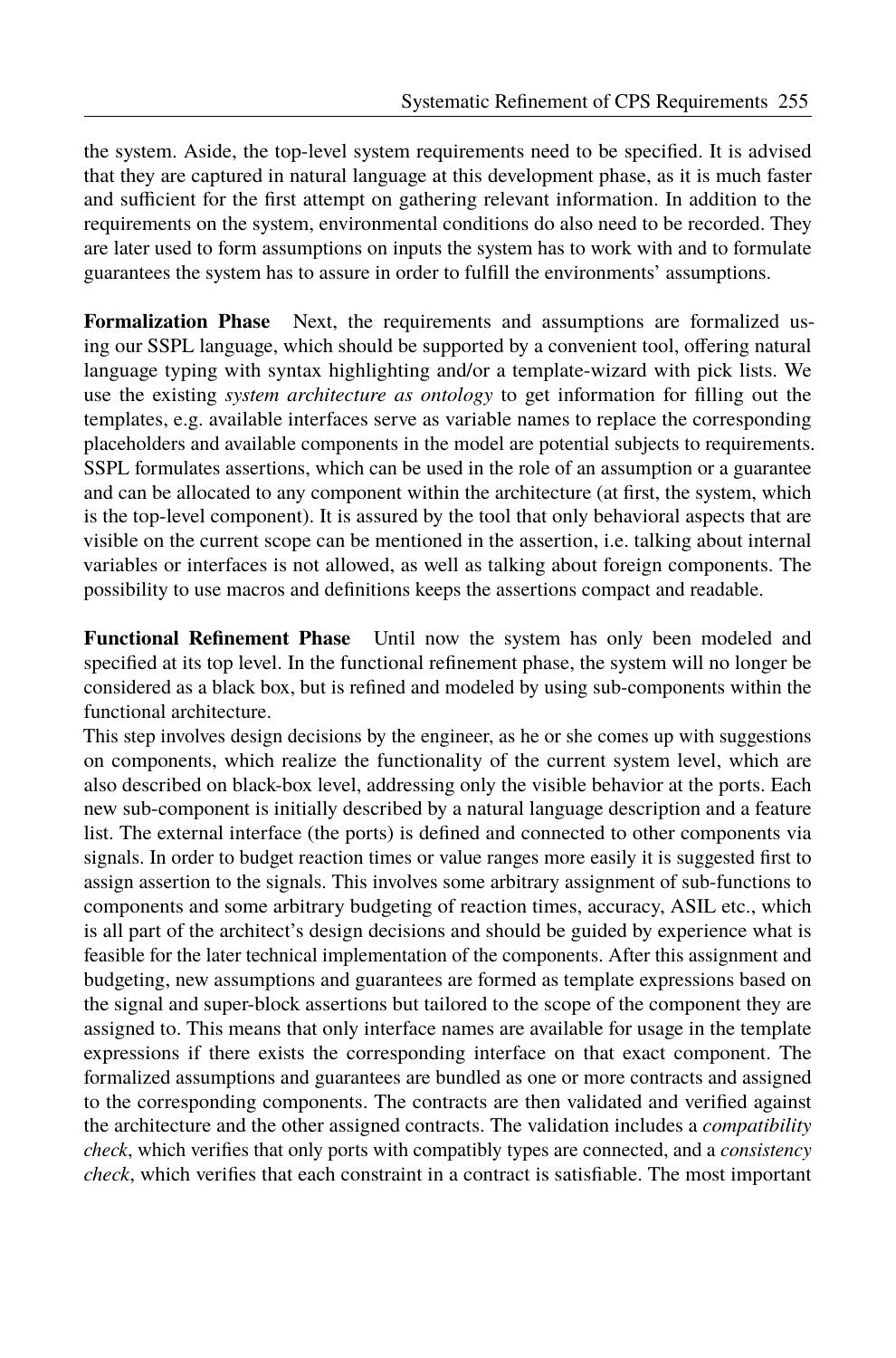verification step compares contracts on lower architecture level against contracts on the next higher level and checks whether the sub-components contracts allow the satisfaction the super-components contracts. This is called *refinement check* and must in most cases be performed manually today, by a review that is guided by the tool on detailed level. The more patterns of our language can be underpinned with formal semantics, the more of this type of verification can be performed formally. Detailed information about the formal refinement check of contracts can be found e.g. in  $[CT12]$ . The refinement is repeated iteratively.

**Allocation Phase** When the architecture has reached a level of details where actual technical components can take place of the lowest-level subcomponents, the allocation phase starts. Each black box component is replaced by one technical component with matching interfaces. The assigned contracts of the black box component become the requirements for the technical implementation and the verification obligations for the technical components. For each replacement, a final refinement check must be done to verify that the system contracts are still valid.

**Technical Refinement Phase** After specifying the system and modeling the static architecture, it now comes to the creation of dynamic models. Each technical component of the static architecture needs to be refined with a dynamic model (e.g. state diagrams) which represents the behavior based on its contracts' specification. The dynamic model is refined iteratively until a sufficient model depth is reached and verification is performed with existing means (e.g. testing, model checking, simulation) to show for each technical component that it fulfills its guarantees, provided that the assumptions hold.

As shown in [\[Ka15\]](#page-15-3), the advantage of the contract-based model-integrated approach is that it works not only in a top-down manner, as suggested by the V- or Waterfall-Model, but also bottom-up. As long as pre-existing components are annotated with assumptions and guarantees, they can be stored in a library and reused later in a new context, and after re-executing the incremental verification, it becomes clear whether the resulting system is correct and safe, or the component has to be modified or replaced by another component due to detected inconsistency. As this plug-and-play approach works quite fast and contract violations are visible immediately, it supports agile development approaches to safety-critical automotive systems in an ideal way. In this case, the claim is usually not to write a complete specification, but only to fix the properties in contracts that absolutely must be guaranteed (e.g. to fulfill the safety case) and leave the rest as flexible design decisions to the development team.

### **5.2 Tool Support**

Combining our methodological and template language approaches resulted in the prototypical tool-framework SAVONA. Based on Papyrus[5](#page-11-0), it features the **creation of system models**

<span id="page-11-0"></span><sup>5</sup> https://eclipse.org/papyrus/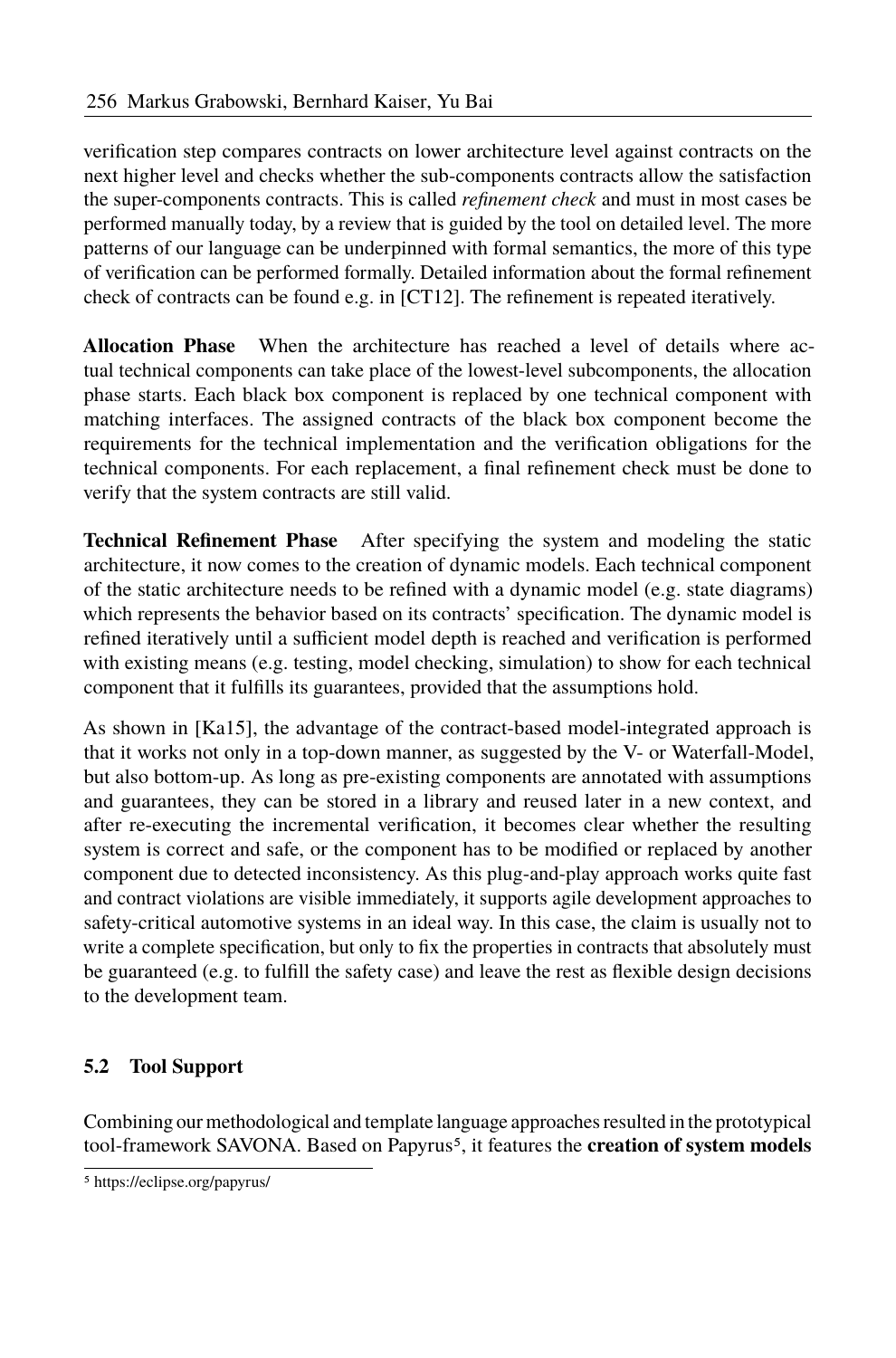as Internal Block Diagram (IBD), which is provided by SysML. Due to its appearance, it fits perfectly into the component-based design paradigm and fulfills the property to model a static system architecture. In addition, Internal Block Diagrams can be used either in the system architecture, component architecture or in the hard- and software architecture by using the same model elements. As SysML is widely used as a modeling language for system engineers, the users of our tool-framework do not need to get used to any new modeling language. Additionally, various **verification mechanisms** have been implemented to ensure the validity of the modeled architecture, such as the detection on inconsistent port assignments, detection of invalid connectors, and the detection of cycles within the system architecture. We thought about different ways to **support the user at writing template**

<span id="page-12-0"></span>

Fig. 3: *Assertion Editor*: Using the IBD's static system architecture model as ontology for SSPL pattern instantiation in SAVONA.

**assertions** and ended up providing two ways, which allow the user to specify assertions by using our patterns more easily. The first option the user has is to use an *Assertion Wizard*, which guides him or her through a preselected set of available pattern constructs together with examples. If the user has decided on a pattern, he or she just needs to adjust minor details such as variable names or conditional relations until the assertion is completed. The other option is to directly type assertions in a text editor called *Assertion Editor* (see Fig. [3\)](#page-12-0), which features automatic syntax checks content assistance and auto-completion. A more detailed description of the SAVONA tool and its features can be found in [\[Gr17\]](#page-15-9).

# <span id="page-12-2"></span>**6 First experience with case study and industry projects**

After the initial benchmark of our template approach by translating an automotive light system specification provided by Daimler, we are currently applying the method and tooling on two case studies. Both are provided by us within the  $AMASS<sup>6</sup>$  $AMASS<sup>6</sup>$  $AMASS<sup>6</sup>$  project. One of them is a platoon of model cars with a 1:8 scale, where we want to cope with autonomous driving by

<span id="page-12-1"></span><sup>&</sup>lt;sup>6</sup> Architecture-driven, Multi-concern and Seamless Assurance and Certification of Cyber-Physical Systems, https://www.amass-ecsel.eu/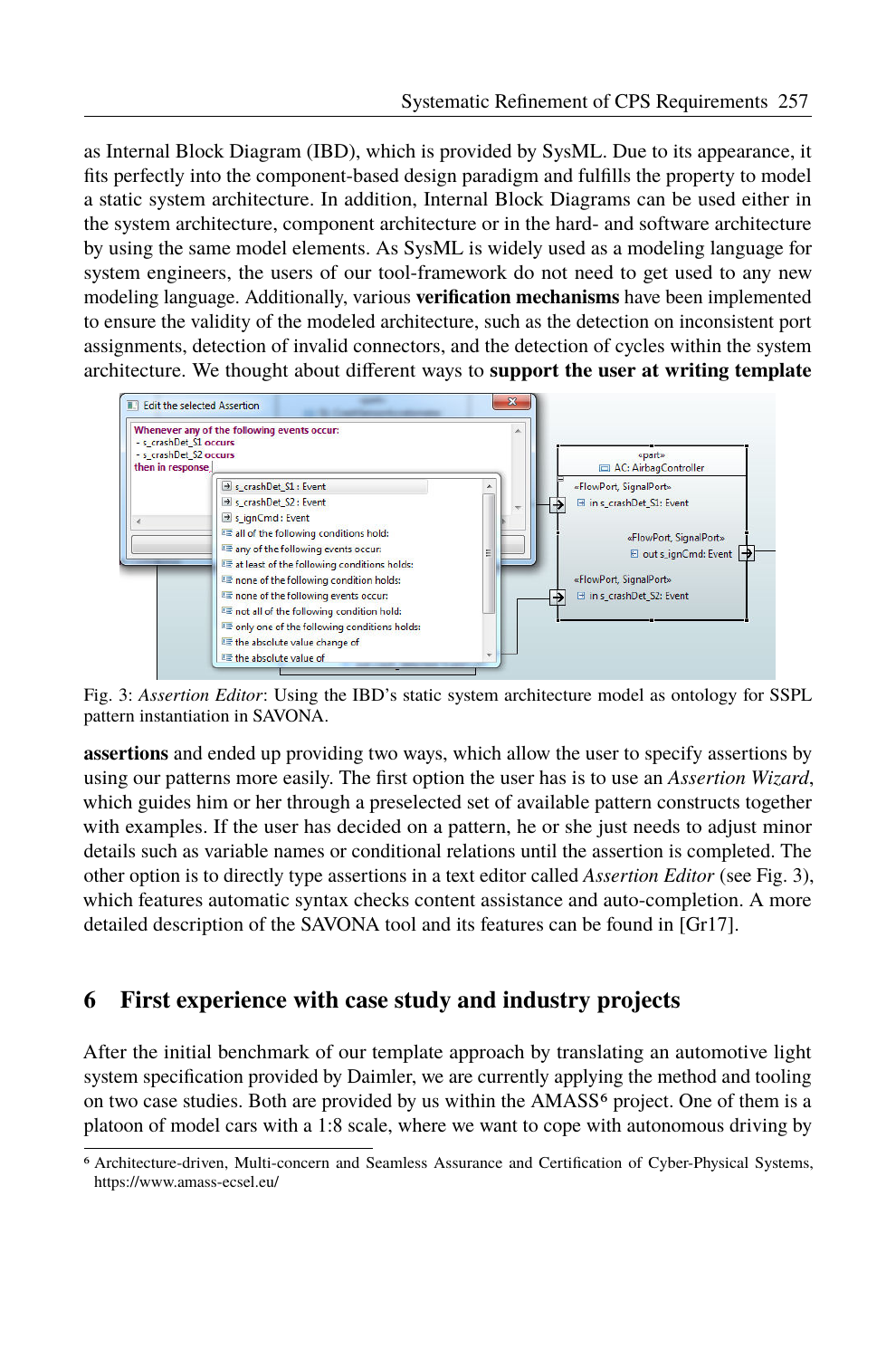developing a cooperative & adaptive cruise control (CACC).

The other case study we are contributing is a standalone direct current (DC-)motor drive system, which is used in the model cars. This system is so simple that it allows an easy understanding and verification, while still exhibiting all relevant properties of a typical embedded system, in particular the combination of discrete-state logic with event typed input signals and continuous-value dynamics with continuous input and output signals. By applying our proposed model- and contract-based development approach we are are facing various system properties to design and specify. To give an example, we present the following natural language requirement that describes a part of the DC-Drives control unit:

If the measured rotational speed *Spd\_Act\_Meas* is less than 1 rpm for more than 20ms and the rotational speed target *Adj\_Spd\_Tgt* is equal 0 rpm then the voltage output *V Mot* to the motor shall be reduced to a range of  $[0.1V,1V]$ within 10ms and stay within that range for at most 15ms. After that, the voltage output will be set to 0V and remain so until the rotational speed target greater than 1 rpm for a duration of at least 50ms.

Fig. [4](#page-13-0) shows a possible signal trace that fulfills the given requirement. An appropriate translation with SSPL results in the following:

## **Whenever** *Spd\_Act\_Meas* **is less than** 1rpm **for more than** 20ms **and (** *Adj\_Spd\_Tgt* **is** 0rpm **) then in response** *V\_Mot* **is always in the range from** 0.1V **to** 1V **for at most** 15ms **starting after at most** 10ms **and then (** *V\_Mot* **is always** 0V **starting without any delay until (** *Adj\_Spd\_Tgt* **is greater than** 1rpm **for at least** 40ms **)).**

<span id="page-13-0"></span>

Fig. 4: Possible signal trace fulfilling the given requirement from sectio[n 6.](#page-12-2)

In the first 10ms, the target speed decreases to 0rpm and thereby stops the rotation of the motor as voltage on V\_Mot is decreased. In the interval [10ms:30ms], the measured speed target speed are 0, resulting in the fulfillment of the trigger.

With a couple milliseconds delay, the motor voltage enters the given range and reaches 0V with a duration less than 15ms. After that, a new target speed is set and holds for 40ms, resulting in an increasing output voltage and measured rotation speed.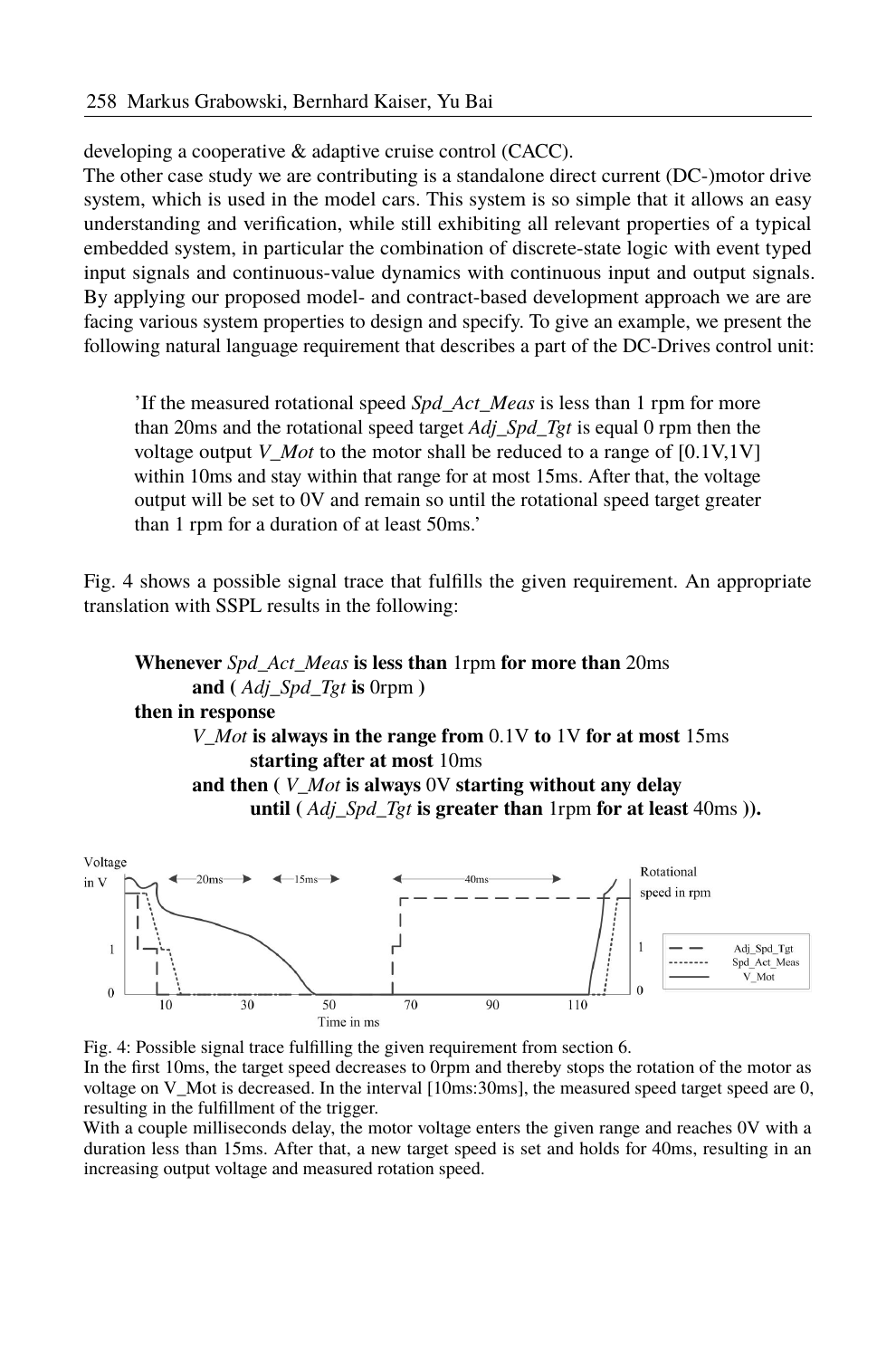## **7 Conclusions and outlook**

The presented approach and prototypical tool addresses a large part of the requirements listed in the introduction section. Furthermore, first experiences with applying the approach and tool onto a small DC motor drive system, as well as a more complex case study of an autonomous and networked model car, including its CACC / Platooning function have been made. Although even the latter case study is still much simpler than actual vehicle systems, we could gain a good impression about the applicability to real-world automotive systems. However, even these small case studies show that there is still a long way to go towards an industry-mature specification and modeling approach. One enhancement with high priority is to implement a formal check of the refinement for as many assertion patterns as possible, in order to unburden the developer with the manual review steps necessary today. Verification possibilities on lowest level should also be kept in mind, e.g. by enabling the automated generation of observers from the pattern expressions, which check the compliance of actual (model-in-the-loop) simulation runs or (hardware-in-the-loop) test runs. As the specification languages on system, component, hardware, and software level are quite different, it is desirable to extend the pattern language by a set of predefined macros towards a variety of domain specific languages to improve user acceptance. Regarding the extension of semantics, we are working especially on further patterns for continuous signal properties. Examples are properties like stability or bounded output signal range, or the settling time of a controller. A potential extension we are investigating is to provide patterns for frequency domain properties. Another extension of our approach would be directed towards structured data types at interfaces plus specification patterns for set, quantifier, and ordering information, in order to deal with object lists etc. For safety and reliability/availability assertions, but also in order to specify the nominal properties of environment-perceiving sensors, probabilistic patterns should be provided. Potential verification approaches for these assertions could be probabilistic model checking, but, more promisingly, Monte-Carlo simulation of the underlying behavioral models. To bridge the different levels of abstraction, a tool will have to offer different views with the option to hide details or aspects that are not of interest on a higher level of abstraction. This could on long term be complemented by a sort of 'approximate refinement' that relaxes the verification step from one level of abstraction toward the next lower level by allowing that the refined system not fully complies with the specification on higher level, but only 'well enough'.

Regarding the transition from ES to CPS and SoS, the technique should ideally be extensible towards runtime certification mechanisms, i.e. it should be possible to specify different sets of assumptions and guarantees as meta-information at runtime, so that partial systems willing to cooperate can check in which constellation assumptions and guarantees match, so that a template safety case prepared at development time is fulfilled at runtime, meaning that safe operation is assured.